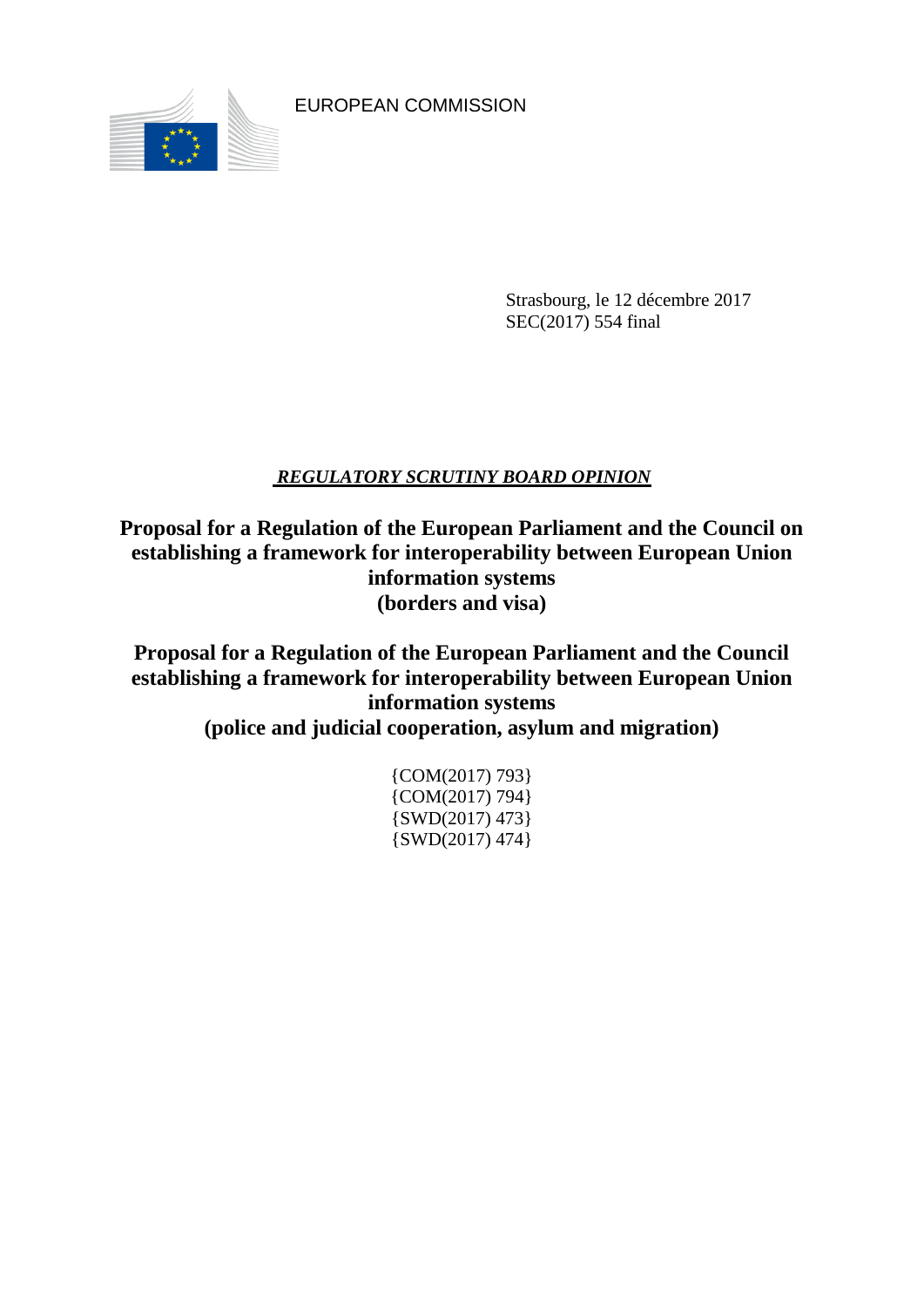

EUROPEAN COMMISSION Regulatory Scrutiny Board

> Brussels, Ares(2017)

# **Opinion**

## **Title: Impact Assessment / Interoperability of information systems for borders and security**

# **Overall opinion: POSITIVE WITH RESERVATIONS**

#### **(A) Context**

The EU has put in place several information systems that store data on non-EU nationals that cross external borders. These systems are currently not able to exchange data and share information with each other. This reportedly complicates the work of border guards, immigration and law enforcement officials. The Council and the Parliament have both urged action in this area.

This initiative aims to give authorised persons better access to information. It would increase interoperability between six EU information systems for security, border and migration management. Three of these systems are now in place (Schengen Information System, Eurodac system, Visa Information System). Another three are in preparation or development (Entry/Exit System, ETIAS, ECRIS-TCN system). The systems would contain information on about 218 million people. Key challenges include guaranteeing fundamental rights and data protection.

#### **(B) Main considerations**

**The Board delivers the present opinion based on a draft version of the impact assessment report submitted on 24 November 2017. The Board notes planned adjustments that address the Board's concerns about data protection and the respect of fundamental rights. These need to be fully integrated in the report.**

**The Board acknowledges that the impact assessment relies on considerable and detailed technical work. However, the report still contains significant shortcomings that need to be addressed. As a result, the Board expresses reservations and gives a positive opinion only on the understanding that the report shall be further adjusted in order to integrate the Board's recommendations on the following key aspects.**

**(1) The report does not sufficiently explain how far the additional measures under its preferred option extend end-users' existing data access rights in EU information systems. It does not sufficiently explain and illustrate safeguards for data protection and fundamental rights.**

Commission européenne, B-1049 Bruxelles - Belgium. Office: BERL 6/29. E-mail: regulatory-scrutiny-board@ec.europa.eu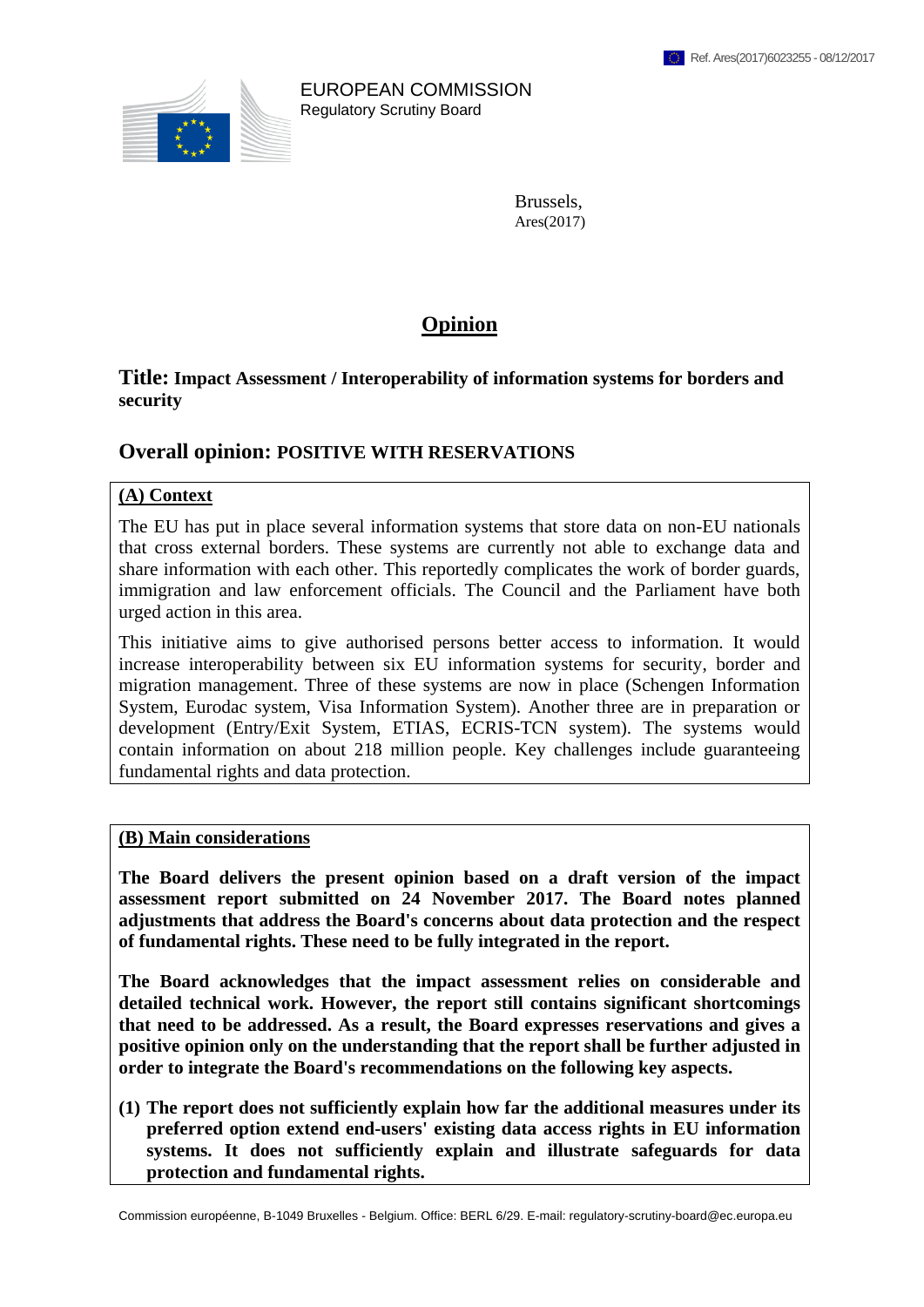### **(2) The less ambitious option 2 is not clear enough about how it integrates the Schengen Information System. How this takes place may matter for the effectiveness and cost of this option. It might also affect its relative merit compared with the preferred option.**

# **(C) Further considerations and adjustment requirements**

# **(1) Context**

The report should explain how it has taken into account the High Level Expert Group's recommendations on interoperability. It should also explain where it went beyond these recommendations, and why, in particular for integration of Interpol in the search portal which was not recommended as a first priority.

### **(2) Access rights and safeguards for fundamental rights**

The report should clearly establish how far the proposed measures would extend existing access rights for the end-users to EU information systems. This is particularly relevant for the checks within the territory, hitflagging and the Multiple Identify Detector, which are elements of the preferred option.

Where options extend access rights, the report should better explain the safeguards it proposes to manage risks related to data protection and respect for fundamental rights, including the right to good administration, the presumption of innocence and the right to defence. The report should explicitly assess risks of more false positive errors, and discuss any related negative consequences, in particular in terms of freedom and justice. The report should present these risks when it presents expected enhanced security and practical benefits of more efficient IT-systems.

While this initiative most directly affects non-EU citizens, the analysis should also describe any potential (unintended) impacts on EU citizens. This might include practical examples or a worst-case scenario.

### **(3) Options and impacts**

The description of the options should clarify how the European Search Portal would integrate data from the Europol and Interpol systems. For the Interpol databases which are also fed by third countries, it should explain how it would ensure respect of fundamental rights.

The report should clarify how and to what extent the less ambitious option 2 would cover the Schengen Information System (SIS). If the SIS data can be integrated into the Common Identity Repository, it should estimate what it would cost to do so. If SIS integration is not possible, the report should explain any implied reduced functionality. Such analysis of the costs and effectiveness of option 2 would allow a clearer comparison between this and the preferred option.

The report could do more to make the option comparison more transparent. It should include an overview table comparing costs and benefits. It should also analyse the extent to which the two options contribute to realising the four specific objectives.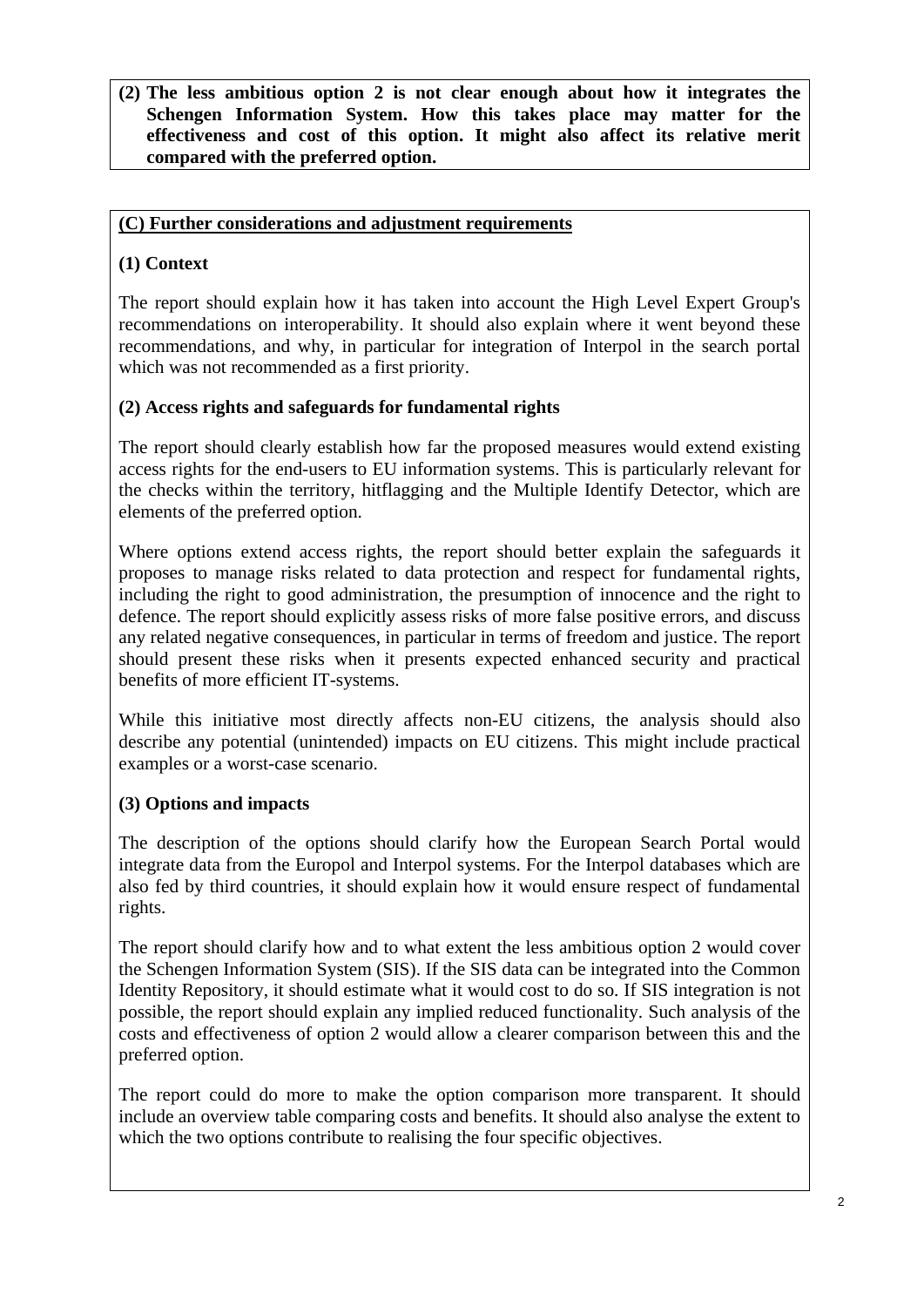The Board takes note of the quantification of the various costs and benefits associated to the preferred option of this initiative, as assessed in the report considered by the Board and summarised in the attached quantification tables.

*[Some more technical comments have been transmitted directly to the author DG.]*

## **(D) RSB scrutiny process**

**The lead DG shall ensure that the report is adjusted in accordance with the recommendations of the Board prior to launching the interservice consultation.**

**The attached quantification tables may need to be adjusted to reflect any changes in the choice or the design of the preferred option in the final version of the report.**

| Full title          | Proposal for a regulation of the European Parliament and the<br>Council establishing interoperability between the European<br>Union information systems for security, border and migration<br>management |
|---------------------|----------------------------------------------------------------------------------------------------------------------------------------------------------------------------------------------------------|
| Reference number    | PLAN/2017/1570                                                                                                                                                                                           |
| Date of RSB meeting | 06/12/2017                                                                                                                                                                                               |